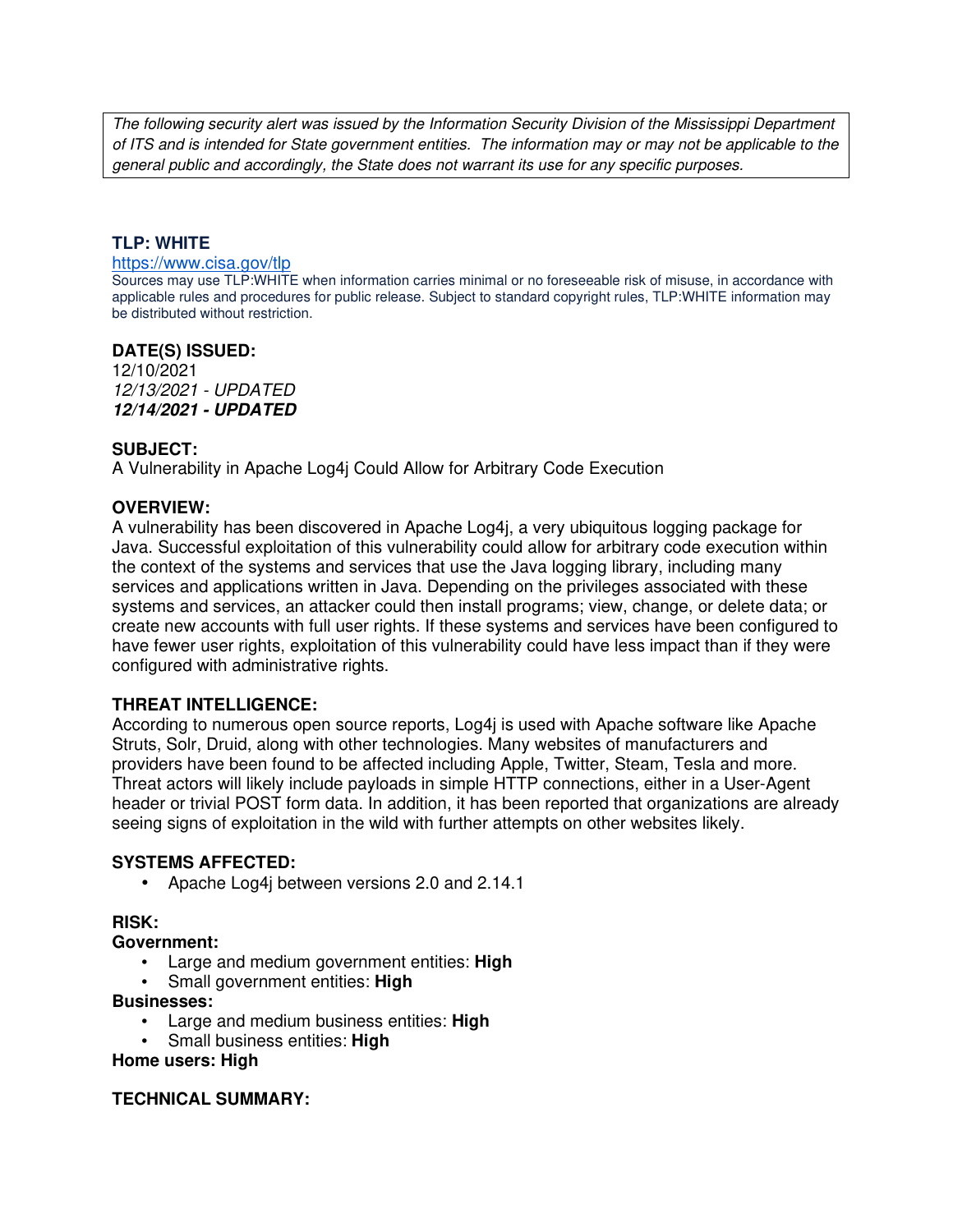A vulnerability has been discovered in Apache Log4j, a very ubiquitous logging package for Java. This vulnerability resides in the JNDI lookup feature of the log4j library. The JNDI lookup feature of log4j allows variables to be retrieved via JNDI - Java Naming and Directory Interface. This is an API that provides naming and directory functionality to Java applications. While there are many possibilities, the log4j API supports LDAP and RMI (Remote Method Invocation). An attacker who can control log messages or log message parameters can execute arbitrary code loaded from LDAP servers when message lookup substitution is enabled.

Successful exploitation of this vulnerability could allow for arbitrary code execution within the context of the systems and services that use the Java logging library, including many services and applications written in Java. Depending on the privileges associated with these systems and services, an attacker could then install programs; view, change, or delete data; or create new accounts with full user rights. If these systems and services have been configured to have fewer user rights, exploitation of this vulnerability could have less impact than if they were configured with administrative rights.

## **RECOMMENDATIONS:**

The following actions should be taken:

- Apply the latest patches (version 2.15.0) provided by Apache after appropriate testing.
- Run all systems and services as a non-privileged user (one without administrative privileges) to diminish the effects of a successful attack.
- Apply the Principle of Least Privilege to all systems and services.

# **December 13 - UPDATED RECOMMENDATIONS:**

- Run the "Log4Shell" Vulnerability Tester provided by Huntress to test whether your applications are vulnerable to CVE-2021-44228 (please see references for the Huntress link).
- Check the GitHub repository listed in the reference section to see all the Security Advisories & Bulletins related to CVE-2021-44228, which include applications affected, version numbers, and the associated patches that should be implemented if you have the affected version in your environment.

# *December 14 - UPDATED RECOMMENDATIONS:*

• *The previous patch iteration 2.15.0 does not fully remediate the vulnerability, and thus it is recommended to apply the latest patch (version 2.16.0)*

### **REFERENCES:**

**CVE:** https://cve.mitre.org/cgi-bin/cvename.cgi?name=CVE-2021-44228

# **SANS Technology Institute:**

https://isc.sans.edu/diary/28120

### **ZDNet:**

https://www.zdnet.com/article/security-warning-new-zero-day-in-the-log4j-java-library-is-alreadybeing-exploited/

### **Ars Technica:**